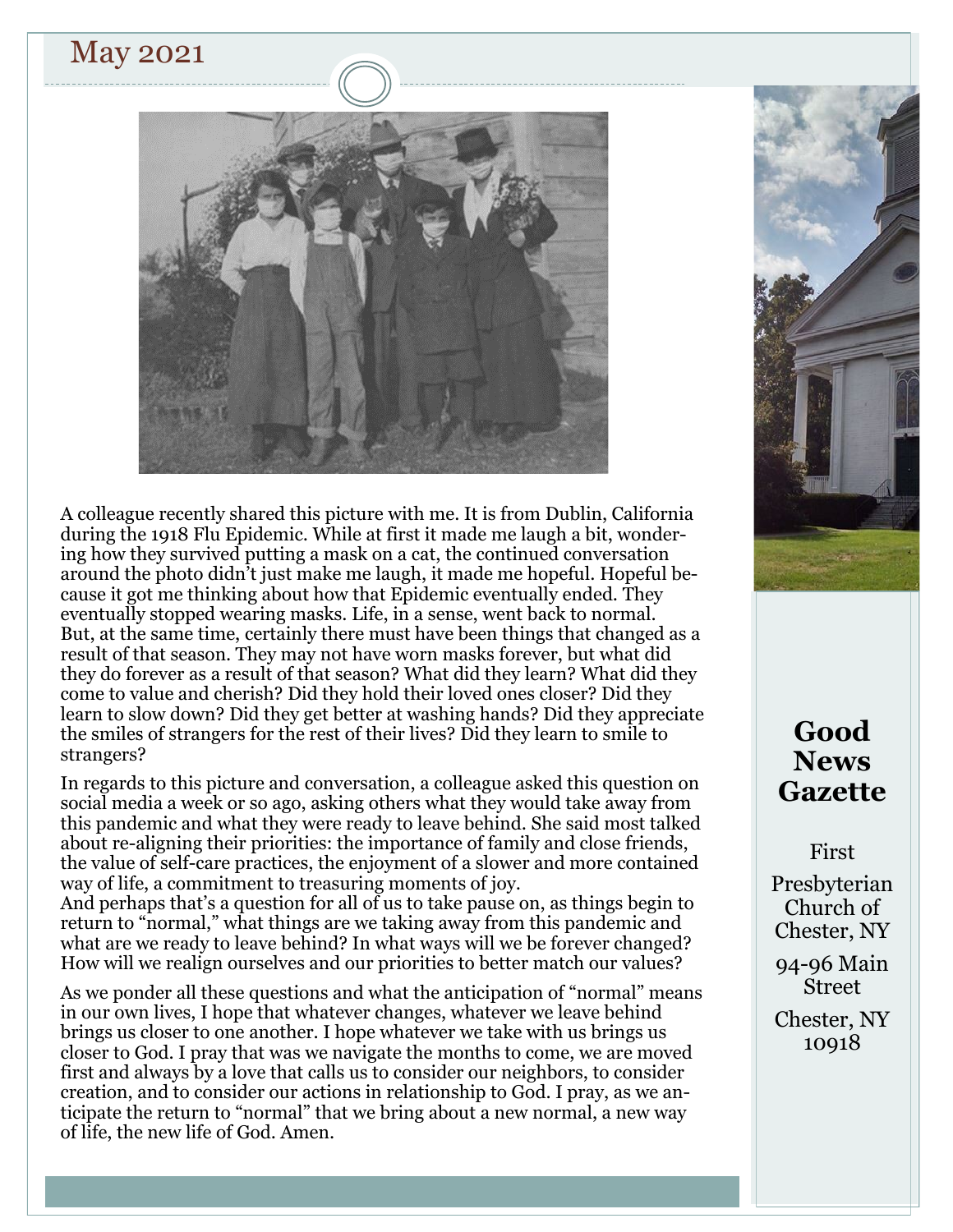

### **Shop with Scrip**

We have an opportunity for an easy fundraiser if we have one or two people willing to be "point person." Shop with Script is a similar program to our ShopRite Gift Card program, only it opens up the possibilities of over 100s of stores. Each store donates a certain percentage of each gift card sold through our organization back to our organization. For example, Amazon gives 2.25% back whereas CVS gives 6% back. Gift cards can be ordered online and emailed directly to you or ordered through a point person through the church and mailed out. This is minimal work, even for the point person or two, and could be a very easy fundraiser for our church if one or two people are able to help. Please see Pastor Erin if you are willing to be the point person.

## **Congregational Conversations**

A committee has been set and is in the process of planning out some specific community conversations and discernment for the future of our congregation in regards to pastoral leadership. More information about congregational conversations will come once this committee finalizes a plan to move forward together.

## **Pastor Sabbatical**

Session is looking for some help during Pastor's Sabbatical in June and July. We will need help with the bulletin, checking/returning phone & email messages, keeping up with our recycling program, and a few volunteers to help leader a couple worship services. There is a sign-up sheet on the back table. On May  $16<sup>th</sup>$  following worship, there will be a brief meeting to determine coverage for some of these items.

# **Fundraising Plans**

Thank you to all who helped make our soup fundraiser a success! We were able to raise about \$1000 selling almost 200 pints of soup and chili.

Our next fundraiser endeavors will be our Chicken BBQ on June 12th and, hopefully, another small business raffle. James Peterson is chairing the Chicken BBQ but needs someone to coordinate the coleslaw and macaroni salad prep. We are in need of someone to help with the small business raffle – pulling the tickets/livestreaming for a few weeks in June/July. Please see Pastor Erin if you are willing to help, otherwise this fundraiser may need to be put on hold.

If possible, we hope to have a small yard sale on June  $12<sup>th</sup>$ , too. Please see the sign up sheet on the back table or contact Pastor Erin if you can help with either so we know if we have enough help.

# **Recycling, currently collecting: NEWLY UPDATED**

-Vitamin and supplement packaging, Personal care and foot care packaging, and throat and nasal care packaging (blister packs, tubes, bottles, caps, lids, cans, boxes) and Infant formula and child nutrition packaging

(tubs, bottles, caps, lids, cans, boxes) -Any old cell phone cases or Popsocket brand products

—-disposable razors and its packaging

—-empty writing instruments, glue sticks, watercolor dispensers, paint sets, and flexible packaging.

-empty toothpaste tubes, mouthwash, old (clean) toothbrushes, empty floss containers, soap packaging, empty deodorant containers

# **Good News!**

We received a \$40,000 Legacy Grant form the Presbytery for our newly formed partnership with VOCA (Village of Chester Arts). This will help with collaboration events and programming. As well as \$25,000 of it will also go towards a new roof for the community room.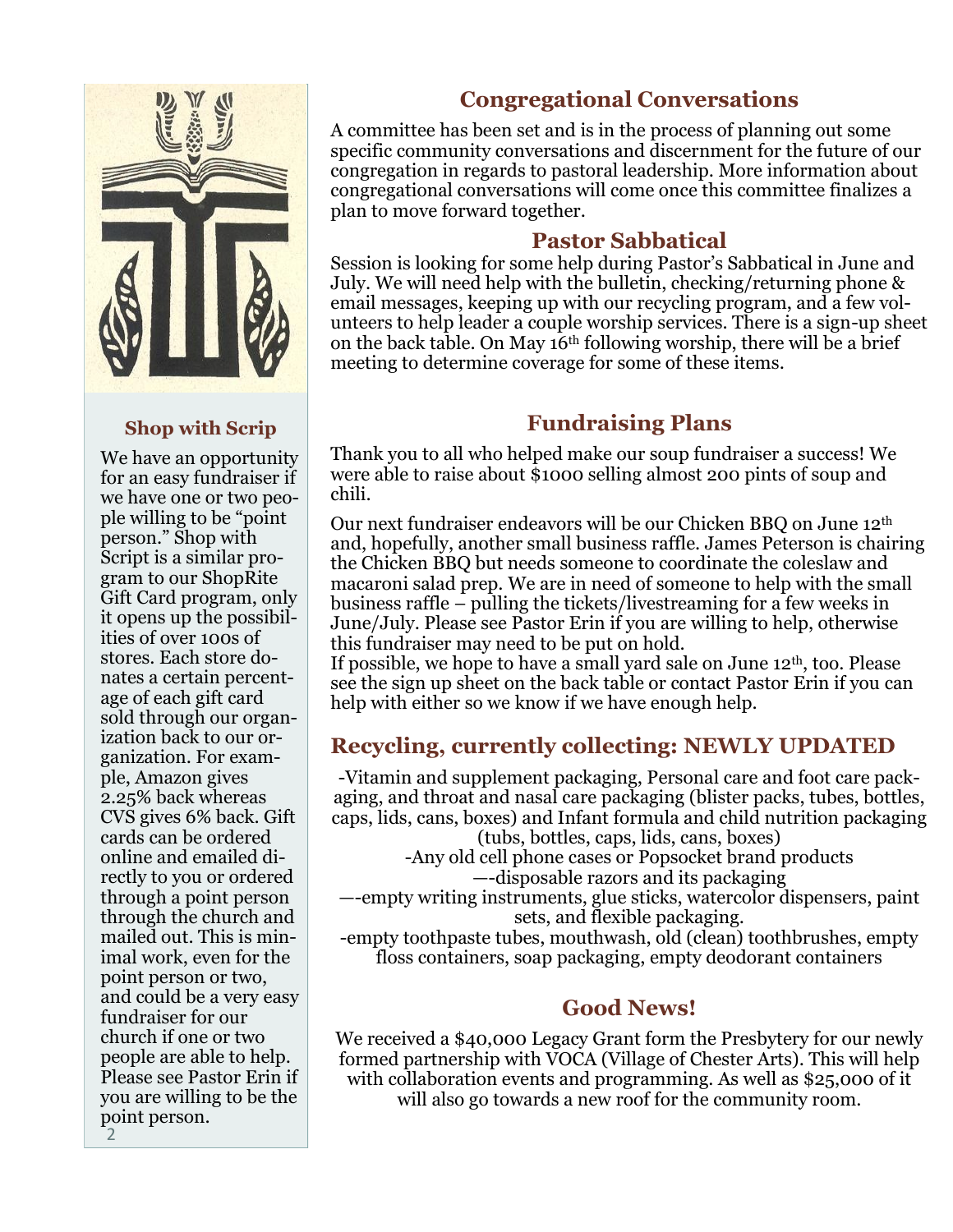# **Crafters Corner**

We are collecting some supplies: **Pallets Flower pots Old picture frames Old flatware Tea cups Old spools of thread Rulers or yardsticks Wood scraps (nothing too small, please) Tin cans (no sharp edges please) Old candles Neck ties slate old jeans wine glasses, other glasses (needs to have smooth sides, no etching or design) old wood cutting boards Old bicycles/bicycle parts Metal bottle caps old cabinets sweaters**

Crafters are working on projects both in person and at home. If you'd like to help, there is plenty to do! We are currently seeking help with the following (which can all be done at home):

- Cutting corks in half
- Removing labels from wine bottles
- Making no-sew fleece blankets (a pattern and instructions will be given, just need to be able to cut!)
- Painting corks
- Some small crochet crafts
- Help cleaning so old barn wood

If you are able/willing to help with any of these please see Pastor Erin or Betty Ann Reilly.

# **Buildings and Grounds Help**

B&G work day scheduled for May 1, work to be done: Get community garden beds ready Weed garden beds around the church Trim bushes/trees Mulch Check/clean gutters If you are unable to help at the scheduled work day, you are more than welcome to help with various tasks whenever you have the time. This list will be ongoing and there's plenty of mulch to spread!

#### **Bottles and Cans**

Bring your bottles and cans for us to redeem and help support our mission and ministry! They can be dropped off at anytime by the side entrance to the sanctuary or by the barn door.

#### **Ruling Elders:**

Vicki Braidotti Ron Brooks Jerry Sutherland Gene Winters Janet Writer

#### **Deacons:**

Edna Babcock Jean Barrett-Helen Braidotti Joanne Brooks Catherine DeAngelis James Peterson— Moderator & treasurer

Church Office:

(845) 469-4877

E-mail:

info@chespresny.com

Website: www.chespresny.com

Facebook page: www.facebook.com/ chespresny